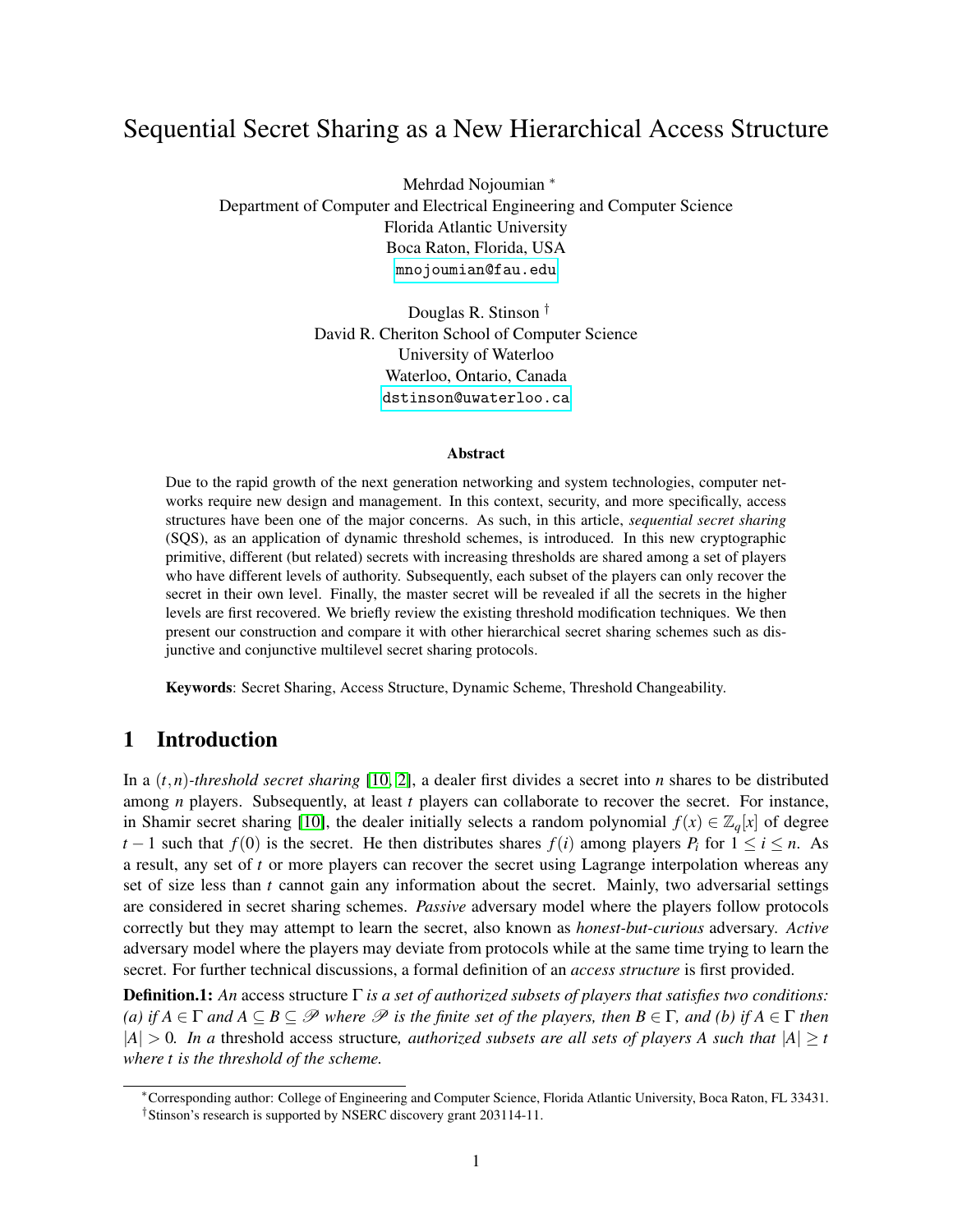In a *dynamic secret sharing* scheme, the threshold and/or the access structure are changed frequently. The main motivation for construction of such schemes is the fact that the "sensitivity of the secret" and also the "number of players" may fluctuate due to different reasons. For instance, mutual trust may vary or the structure of the players' organization might be changed (i.e., some parties may leave or new players may join the organization). To the best of our knowledge, the existing dynamic constructions only update the threshold/access structure without changing the secret.

Indeed, the objective of threshold changeability is to transform a  $(t, n)$ -secret sharing scheme into a  $(t', n)$ -secret sharing scheme whether  $t < t'$  or  $t' < t$ . Note that when the threshold is increased while the secret remains unchanged, at least *n*−*t* +1 players must erase their old shares, otherwise, the secret can be recovered by a set of old shares. This issue has been previously stated as an inevitable assumption of proactive secret sharing [\[9,](#page-7-2) [4\]](#page-7-3) as well as threshold changeable schemes with constant secrets [\[5\]](#page-7-4).

To change the threshold and the secret in our multi-level access structure, secure addition and multiplication operations are used. Let  $\alpha$  and  $\beta$  be two secrets shared by  $f(x)$  and  $g(x)$  of degree *t*. If each participant locally multiplies both shares together, the resulting value is a new share on  $h(x) = f(x) \times g(x)$ , where  $h(0) = \alpha \beta$  is the new secret. There exist two issues with this secure multiplication operation. First of all, the degree of  $h(x)$  is 2*t* instead of *t*. Second,  $h(x)$  is reducible as a product of two polynomials. To overcome these problems, [\[1\]](#page-7-5) applies a degree reduction method in which  $h(x)$  is truncated in the middle to have a degree of *t*, subsequently, it uses a simple procedure to randomize the coefficients of  $h(x)$  except its constant term; this protocol is later simplified in [\[3\]](#page-7-6). The addition operation is also done locally, however, it does not require any degree reduction or randomization.

### 1.1 Motivation and Contribution

We introduce a new hierarchical secret sharing protocol as a new application of dynamic threshold schemes, named *sequential secret sharing* SQS. In this cryptographic primitive, players with various levels of authority progressively construct a sequence of secret sharing schemes with different (but related) secrets and thresholds in the absence of the dealer. In the subsequent reconstruction phase, each subset of the players can only recover the secret in their own level. As a result, the master secret will be revealed if all the secrets in the higher levels are first recovered.

In the existing hierarchical secret sharing schemes [\[11,](#page-7-7) [12\]](#page-7-8), a single secret is shared among the players who are in different authority levels (players in the initial levels have more authority for secret recovery compared to the other parties). Moreover, the secret can be reconstructed without the contribution of players from all levels, i.e., players from certain levels can recover the secret and the contribution of all players may not be required.

However, in our sequential secret sharing, multiple secrets are first generated using a master secret. These secrets are then shared among the players who are in various authority levels. Furthermore, in our scheme, although the players in the initial level have the required authority to recover the master secret, they cannot do that without the sequential cooperation of the players from all levels, i.e., to recover the master secret, all the secrets must be recovered sequentially. For a **realization of our access structure**, assume the president and vice president, ministers and senators are in three different authority levels. The president and vice president can recover the master secret (to trigger a secret action) only if they have the confirmations of ministers and senators. On the other hand, even by having those confirmations, the final decision is made by the president and vice president. This access structure cannot be modeled by the existing hierarchical schemes.

Our proposed sequential secret sharing is unconditionally secure so that it does not rely on any computational assumptions such as discrete logarithm. Furthermore, in this scheme, players do not require to store extra shares beforehand to generate the subsequent secrets or to change the threshold to different values. Note that each secret is produced based on the linear combination of previous secrets.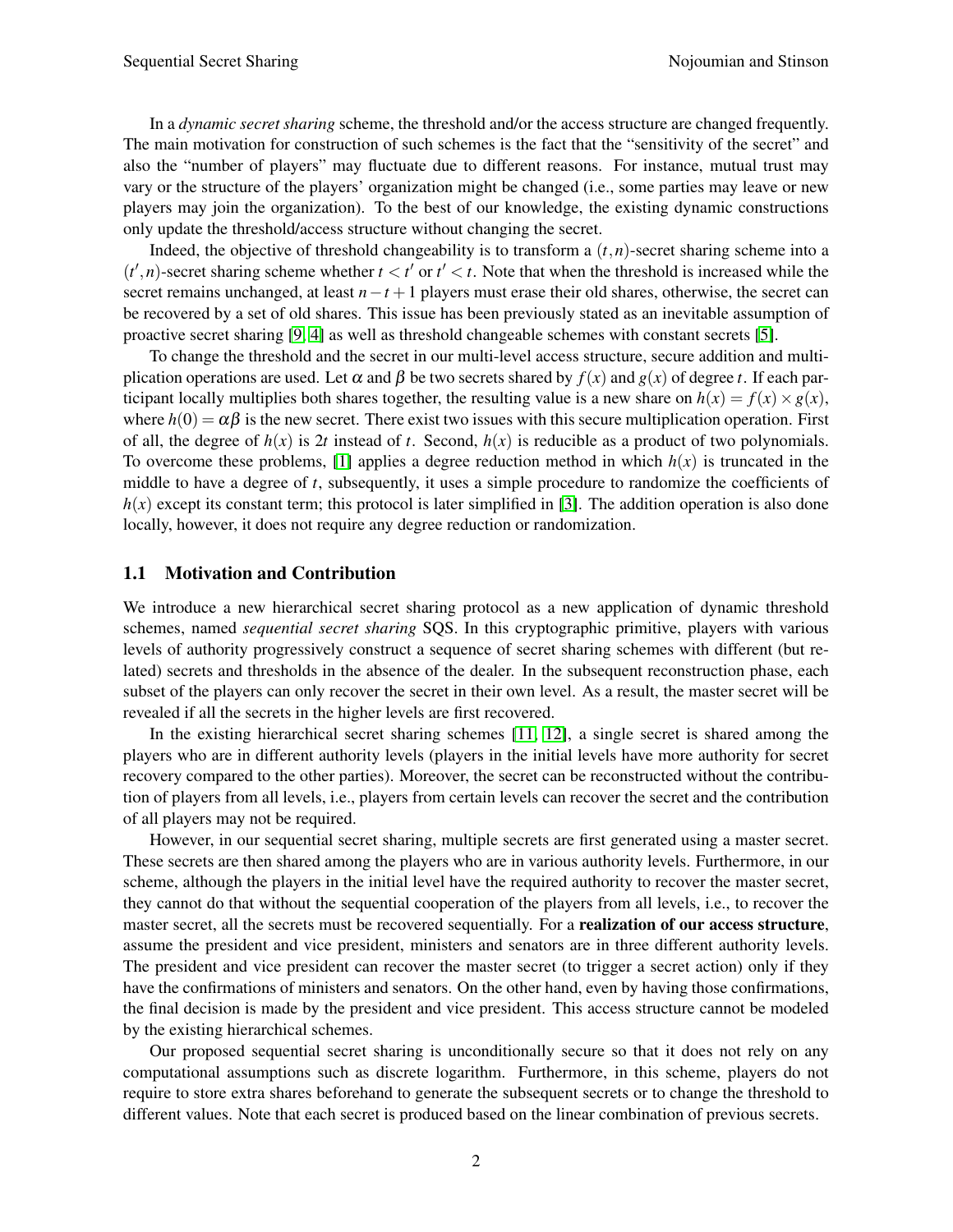## 2 Threshold Modification Techniques

Before presenting our sequential secret sharing scheme, the existing threshold modification techniques are briefly reviewed. We only demonstrate these protocols in the passive adversary model. For the active adversary setting, see [\[7,](#page-7-9) [6\]](#page-7-10).

The first protocol, as shown in Figure [1,](#page-2-0) illustrates how *re-sharing method* (also known as 2-level sharing) can be used to decrease/increase the threshold to any arbitrary values. However, this method only works in the "passive" adversary model and it fails to increase the threshold in an active adversary setting. Note that the re-sharing technique can be implemented either by Lagrange method or by a Vandermonde matrix. Suppose the dealer randomly generates  $f(x) \in \mathbb{Z}_q[x]$  of degree at most  $t - 1$  where  $f(0) = \alpha$  is the secret. He then sends share  $f(i)$  to  $P_i$  for  $1 \le i \le n$ . For threshold modification, each player re-shares his share using a new random polynomial of degree at most  $t' - 1$ , as shown in Figure [1.](#page-2-0)

Threshold Modification: from *t* to *t'* where  $t' > t$  or  $t' < t$ 

1. Each player  $P_i$  selects a random polynomial  $g_i(x)$  of degree at most  $t' - 1$  such that  $g_i(0) =$ *f*(*i*). He then gives  $g_i(j)$  to  $P_j$  for  $1 \leq j \leq n$ , i.e., re-sharing the original shares by auxiliary shares. The share-exchange matrix  $\mathcal{E}_{n \times n}$ , where each player generates a row and receives a column, is as follows:

$$
\mathscr{E}_{n\times n} = \begin{pmatrix} g_1(1) & g_1(2) & \dots & g_1(n) \\ g_2(1) & g_2(2) & \dots & g_2(n) \\ \vdots & \vdots & \ddots & \vdots \\ g_n(1) & g_n(2) & \dots & g_n(n) \end{pmatrix} \text{ where } g_i(0) = f(i).
$$

2. At this step, a set ∆ is determined such that it consists of the identifiers of at least *t* elected players. Then, the following public constants are computed:

$$
\gamma_i^{\Delta} = \prod_{j \in \Delta, j \neq i} \frac{j}{j - i}
$$
 where  $1 \le i, j \le n$  represent players' *ids*.

3. Each player  $P_i$  erases his old shares, and then combines the auxiliary shares he has received from other players to compute his new share as follows:

$$
\varphi_j = \sum_{i \in \Delta} \left( \gamma_i^{\Delta} \times g_i(j) \right)
$$

<span id="page-2-0"></span>.

Figure 1: Threshold Modification by Lagrange Method in the Passive Adversary Model

Second protocol shows how *public evaluation* can be used for threshold reduction in either "passive" or "active" adversary model. In this scheme, players collaborate to reveal an extra share on the secret sharing polynomial using the *enrollment protocol* of [\[8\]](#page-7-11). They then combine this share with their existing shares so that the threshold is decreased but the secret remains unchanged. Let  $f(x) \in \mathbb{Z}_q[x]$  be the original polynomial, see Figure [2.](#page-3-0)

Third protocol, as shown in Figure [3,](#page-3-1) demonstrates how the threshold can be increased by *zero addition* in either "passive" or "active" adversary model. In this scheme, players first generate a random polynomial of higher-degree with zero constant term. They then add shares of this polynomial to their original shares. As a result, the threshold is increased but the secret stays the same.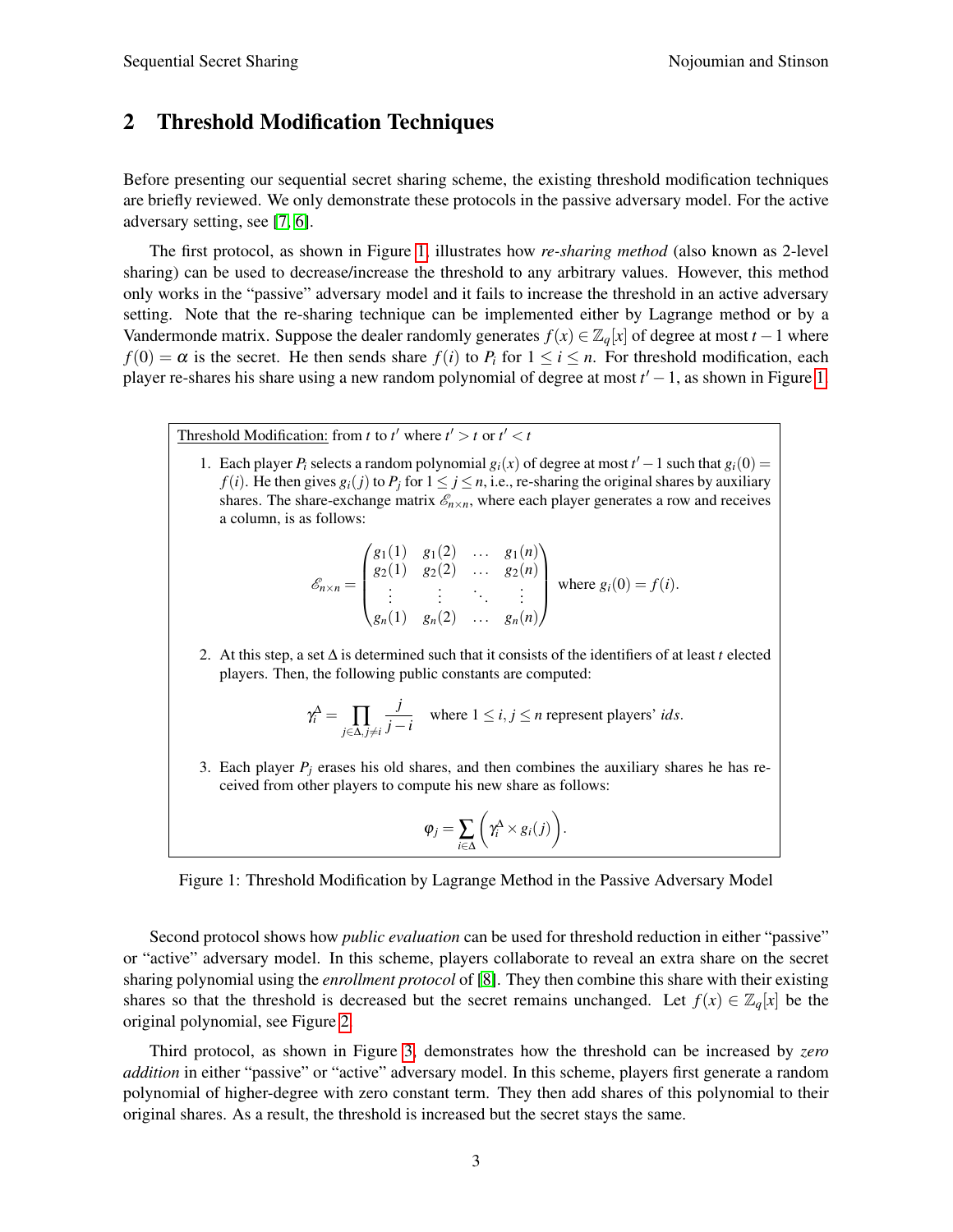Threshold Decrease: from  $t$  to  $t-1$ 

- 1. Players select an *id j* such that  $j \notin \mathcal{P}$ . Subsequently, *t* players  $P_i$  are selected  $(1 \le i \le t)$ . They compute Lagrange constants  $\gamma_i = \prod_{1 \leq k \leq t, i \neq k} \frac{j-k}{i-k}$  $\frac{j-k}{i-k}$ , where *i*, *j* and *k* are players' ids.
- 2. Each  $P_i$  multiplies his share  $f(i)$  by his Lagrange constant. He then randomly splits the result into *t* portions, i.e.,  $f(i) \times \gamma_i = \partial_{1i} + \partial_{2i} + \cdots + \partial_{ti}$  for  $1 \le i \le t$ .
- 3. Players exchange ∂*ki*'s through pairwise channels. As a result, each player *P<sup>k</sup>* holds *t* values. He adds them together and reveals  $\sigma_k = \sum_{i=1}^t \partial_{ki}$  to everyone.
- 4. All the players add these values  $\sigma_k$  for  $1 \leq k \leq t$  together to compute the public share  $f(j) = \sum_{k=1}^t \sigma_k$ .
- 5. Each  $P_i$  combines his private share  $f(i)$  with the public share  $f(j)$  as follows:

<span id="page-3-1"></span><span id="page-3-0"></span>
$$
\hat{f}(i) = f(j) - j\left(\frac{f(i) - f(j)}{i - j}\right).
$$

6. Shares  $\hat{f}(i)$  are on a new polynomial  $\hat{f}(x) \in \mathbb{Z}_q[x]$  of degree at most  $t - 2$  where  $\hat{f}(0) =$  $f(0)$ . Therefore,  $t - 1$  players are now sufficient to recover the secret.

Figure 2: Threshold Decrease by Public Evaluation in the Passive Adversary Model

Threshold Increase: from *t* to *t'* where  $t' > t$ 

- 1. Players use polynomial production to generate shares of an unknown secret  $\delta$  on a polynomial  $g(x)$  of degree  $t' - 2$ .
- 2. Each player  $P_i$  multiplies his share  $g(i)$  by *i*. Now, each  $P_i$  has a share of 0 on the polynomial  $\hat{g}(x) = xg(x)$  of degree  $t' - 1$ .
- 3. Each player adds his share  $f(i)$  of secret  $\alpha$  to his share *ig*(*i*) of 0. As a result, each player has a share of  $\alpha$ , where the new threshold is  $t' > t$ .

Polynomial Production

- 1. First, *t* players *P<sup>i</sup>* are selected at random in order to act as independent dealers.
- 2. Each of the *t* chosen players  $P_i$  shares a secret, say  $\delta_i$ , among all the players using a Shamir scheme, where the degree of the secret sharing polynomial is  $t - 1$ . Then, all players have shares of every secret  $\delta_i$ .
- 3. Every player adds his shares of the  $\delta_i$ -s together. As a result, each player has a share on a polynomial  $g(x)$  of degree  $t-1$  with a constant term  $\delta = \sum \delta_i$ .

Figure 3: Threshold Increase by Zero Addition in the Passive Adversary Model

## 3 Sequential Secret Sharing (SQS)

We now propose a new hierarchical scheme, named *sequential secret sharing*, where the threshold and the secret are changed based on the linear combination of the previous unknown secrets. In this protocol, players progressively construct a sequence of secret sharing schemes with different thresholds and secrets in the absence of the dealer, that is, they will modify the threshold while generating multiple secrets. For the sake of simplicity, we just use the addition operation in order to change the secret, however, the multiplication operation can also be used. All computations are performed in finite field  $\mathbb{Z}_q$ . Let's first start with an example to make this protocol clear.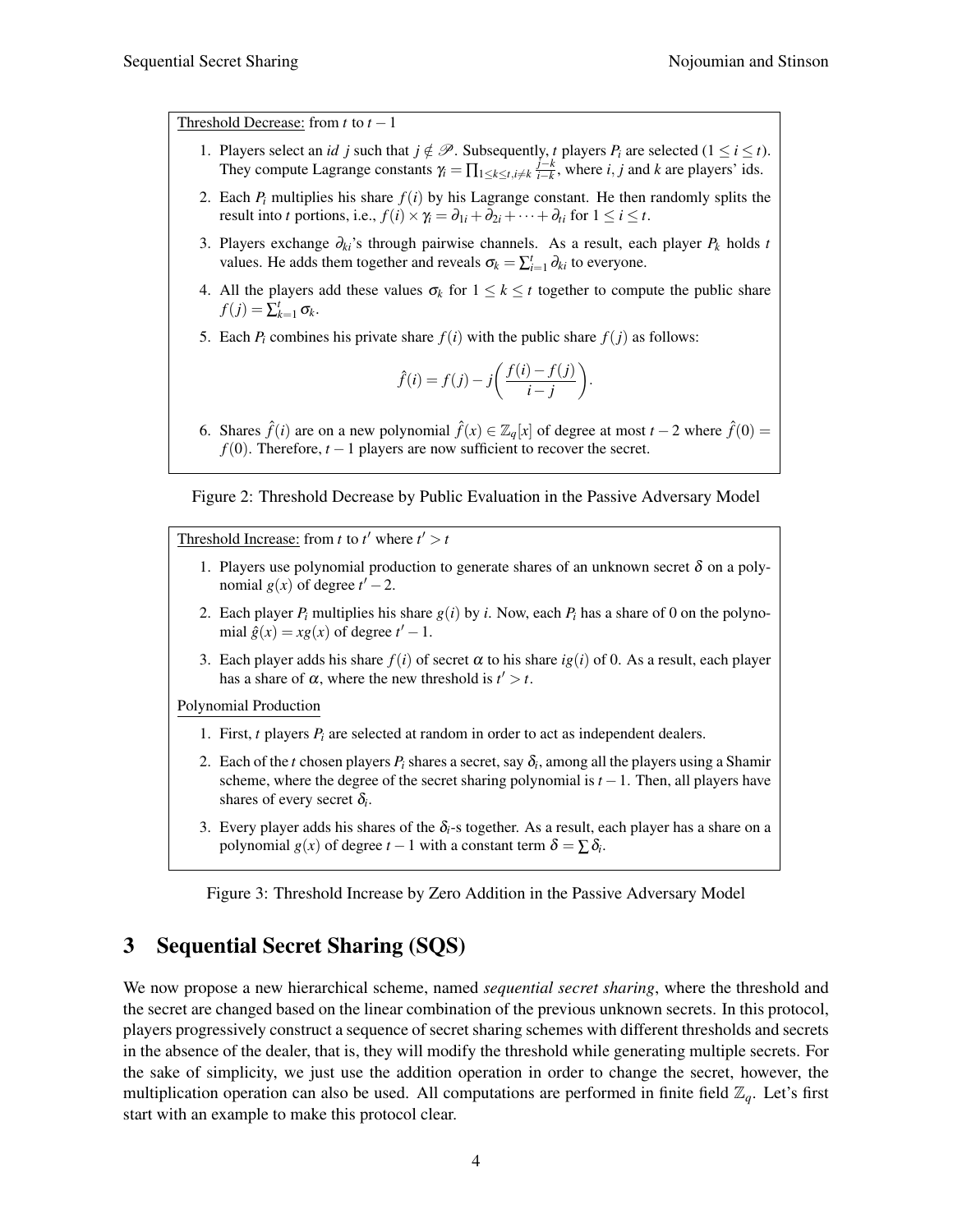Example.1: Suppose the goal is to create a three-level sequential secret sharing scheme among a set of thirteen players. Consider the following subsets of players:

$$
\mathscr{P} = \{P_1, \ldots, P_{13}\}, \quad \mathscr{P}_1 = \{P_1, P_2, P_3\}, \n\mathscr{P}' = \{P_4, \ldots, P_{13}\}, \quad \mathscr{P}_2 = \{P_4, P_5, P_6, P_7\}, \n\mathscr{P}_3 = \{P_8, P_9, P_{10}, P_{11}, P_{12}, P_{13}\}.
$$

### Sharing Phase

1. The dealer first shares a *master secret*  $\alpha_1$  with the players in  $\mathscr P$  using a (2,13)-threshold scheme. We denote this sharing by the following notation:

$$
\alpha_1: \mathscr{P} = \{P_1, \ldots, P_{13}\}^{t_0=2}.
$$

- 2. (a) The players  $P_i \in \mathcal{P}$  use polynomial production to create shares of an unknown secret  $\beta_1$ having a threshold  $t_1 = 3$ .
	- (b) They add their shares locally to obtain the shares of  $\alpha_2 = \alpha_1 + \beta_1$  which has a threshold of  $t_1 = 3$ . All the players erase the shares of  $\alpha_1$ .
	- (c) Players  $\{P_1, \ldots, P_3\}$  only keep the shares of  $\beta_1$ , and players  $\{P_4, \ldots, P_{13}\}$  only keep the shares of  $\alpha_2$ . Using the notation defined above, the result is denoted by:

$$
\beta_1 : \mathscr{P}_1 = \{P_1, P_2, P_3\}^{t_1 = 3}
$$
 and  $\alpha_2 : \mathscr{P}' = \{P_4, ..., P_{13}\}^{t_1 = 3}$ .

- 3. (a) The players  $P_i \in \mathcal{P}'$  use polynomial production to create shares of an unknown secret  $\beta_2$ having a threshold  $t_2 = 4$ .
	- (b) They add their shares locally to obtain the shares of  $\alpha_3 = \alpha_2 + \beta_2$  which has a threshold of  $t_2 = 4$ . The players  $P_i \in \mathcal{P}'$  erase the shares of  $\alpha_2$ .
	- (c) Players  $\{P_4, \ldots, P_7\}$  only keep the shares of  $\beta_2$ . Also,  $\{P_8, \ldots, P_{13}\}$  increase the threshold from  $t_2 = 4$  to  $t_3 = 6$  and keep the shares of  $\alpha_3$ . We denote this by:

$$
\beta_2: \mathscr{P}_2 = \{P_4, \ldots, P_7\}^{t_2=4}
$$
 and  $\alpha_3: \mathscr{P}_3 = \{P_8, \ldots, P_{13}\}^{t_3=6}$ .

### Recovery Phase

- 1. In the first step, six players  $\mathcal{P}_3 = \{P_8, \ldots, P_{13}\}$  recover the secret  $\alpha_3$ . These players are in the highest level.
- 2. Subsequently,  $\mathcal{P}_2 = \{P_4, \ldots, P_7\}$  recover the secret  $\beta_2$ . As a result,  $\alpha_2$  is uniquely revealed since  $\alpha_3 = \alpha_2 + \beta_2$ .
- 3. Finally,  $\mathscr{P}_1 = \{P_1, \ldots, P_3\}$  recover the secret  $\beta_1$ . As a result, the master secret  $\alpha_1$  is revealed since  $\alpha_2 = \alpha_1 + \beta_1$ .

Note that the above example has  $\ell = 3$  levels and thresholds  $t_0 = 2$ ,  $t_1 = 3$ ,  $t_2 = 4$  and  $t_3 = 6$ . Again, we emphasize that the above protocol can be also implemented by the multiplication operation if it is required to do so, i.e., using  $\alpha_{i+1} = \alpha_i \beta_i$  rather than  $\alpha_{i+1} = \alpha_i + \beta_i$ . In this case, a threshold reduction mechanism must be used after each multiplication, as shown in Figure [2](#page-3-0) or its alternative version that is secure under the active adversary model [\[7,](#page-7-9) [6\]](#page-7-10). We now provide the definition of sequential secret sharing and then we demonstrate our protocol in Figure [4.](#page-5-0)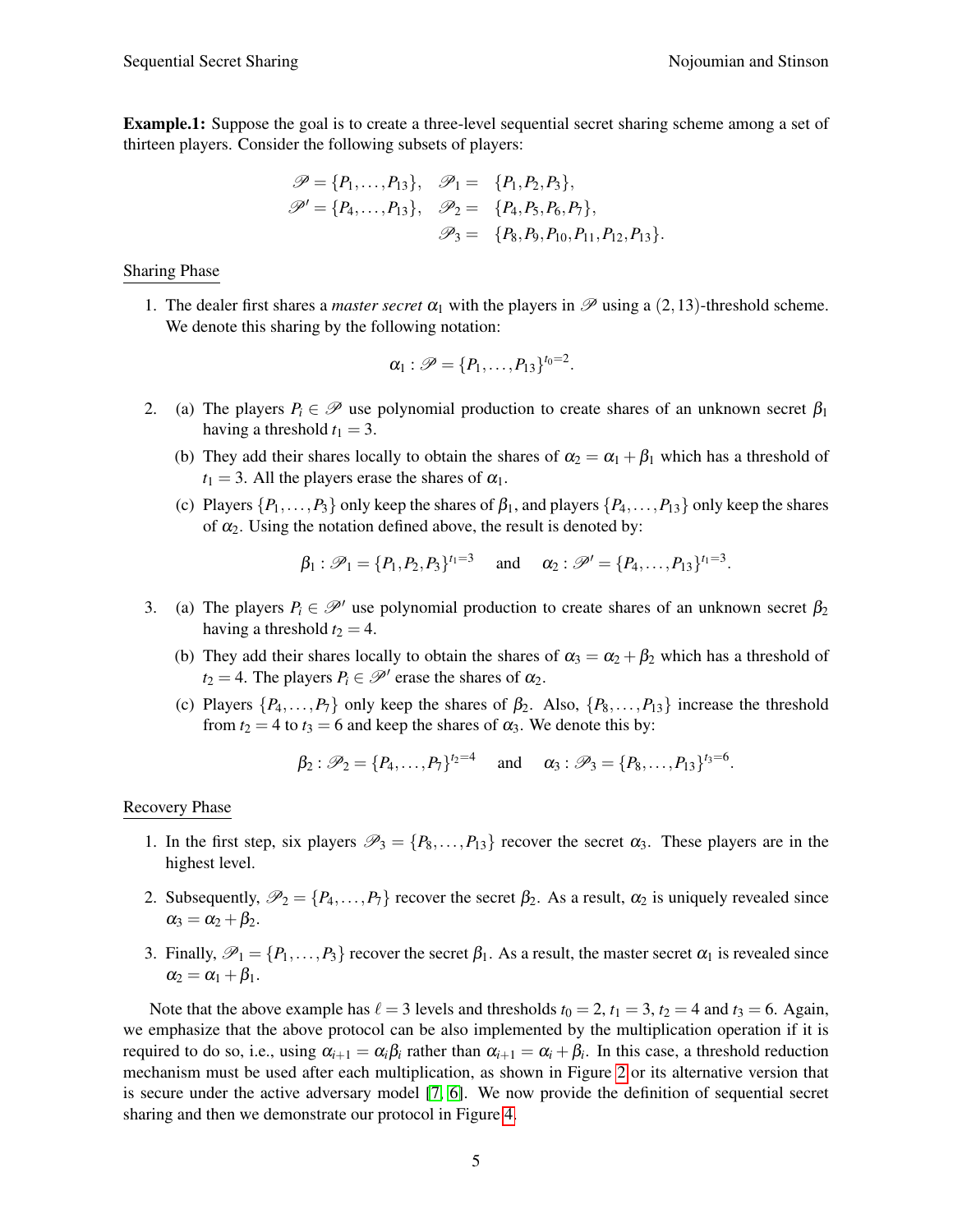Definition.2: Sequential secret sharing *is a hierarchical secret sharing scheme where a* master secret  $\alpha_1$  *along with*  $\ell - 1$  *secrets*  $\alpha_2, \ldots, \alpha_\ell$  *are shared among the players with monotonically increasing thresholds t*<sub>0</sub>  $<$  *t*<sub>1</sub>  $<$   $\cdots$   $<$  *t*<sub>l</sub>. Let  $\mathscr P$  be a set of n players and assume  $\mathscr P$  is composed of  $\ell$  disjoint levels

$$
\mathscr{P} = \bigcup_{i=1}^{\ell} \mathscr{P}_i, \text{ where } \mathscr{P}_i \cap \mathscr{P}_j = \emptyset \text{ for all } 1 \leq i < j \leq \ell \text{ and } |\mathscr{P}_i| \geq t_i \text{ for all } i.
$$

 $S$ ecret  $\alpha_k$  (at level k) can be then recovered only if players in  $\mathscr{R}_k = \bigcup_{i=k}^\ell \mathscr{P}_i$  cooperate and recover their *secrets sequentially, i.e., from the highest level*  $\ell$  *down to level k, meaning that the master secret*  $\alpha_1$  *can be only recovered by players*  $\mathcal{P}_1$  *only if the players in all levels sequentially reconstruct their secrets.* 

#### Sharing Phase

- 1. A dealer uses a Shamir scheme to distribute shares of an initial secret  $\alpha_1$  with threshold  $t_0$  among players  $\mathcal{P} = \{P_1, \ldots, P_n\}$  and then he leaves the scheme.
- 2. Subsequently, players repeat the following steps for  $1 \le i \le \ell 1$  to construct an  $\ell$ -level sequential secret sharing scheme:
	- (a) The players in  $\mathscr P$  use polynomial production protocol, presented in Figure [3,](#page-3-1) to generate shares of a random secret  $\beta_i$  with threshold  $t_i$ , where  $t_{i-1} < t_i$ .
	- (b) They compute shares of  $\alpha_{i+1} = \alpha_i + \beta_i \text{ mod } q$ ; the threshold of  $\alpha_{i+1}$  is  $t_i$ . Then they erase their shares of  $\alpha_i$ .
	- (c) A subset of players, say  $\mathscr{P}_i \subset \mathscr{P}$  where  $|\mathscr{P}_i| \ge t_i$ , only keep shares of  $\beta_i$  and the rest of the players, i.e.,  $\mathscr{P} - \mathscr{P}_i$ , only keep shares of  $\alpha_{i+1}$ .
	- (d) If  $i = \ell 1$  (i.e., the last step of the protocol is being executed), they increase the threshold from  $t_{\ell-1}$  to  $t_{\ell}$ . Otherwise (if  $i < \ell-1$ ), they set  $\mathscr{P} \leftarrow \mathscr{P} \backslash \mathscr{P}_i$ .

#### Recovery Phase

- 1. Appropriate subsets of the players first collaborate to recover  $\alpha_\ell$  as well as  $\beta_{\ell-1},\ldots,\beta_1$ . Note that the players may only recover these secrets down to a specific level *i* if it is intended to do so.
- 2. They then solve the following system of linear congruences:  $\alpha_{i+1} \equiv \alpha_i + \beta_i \mod q$  for  $i = \ell - 1$  down to  $i = 1$ . (It is clear that each congruence has a unique solution for  $\alpha_i$  given  $\alpha_{i+1}$  and  $\beta_i$ .) Therefore,  $\alpha_\ell, \ldots, \alpha_1$  are recovered.

### <span id="page-5-0"></span>Figure 4: Sequential Secret Sharing Protocol

The security proof of our proposed sequential secret sharing is pretty much similar to Shamir's secret sharing scheme [\[10\]](#page-7-0). In Step-1, the dealer uses this scheme to share the master secret  $\alpha_1$  among all the players. In Step-2.a, players use the polynomial production protocol, shown in Figure [3,](#page-3-1) to generate shares of random numbers  $\beta_i$ . In this protocol, players simply act as independent dealers and use the Shamir's secret sharing scheme to generate these random numbers. In Step-2.b, players locally add their shares together to compute shares of the secret  $\alpha_i+\beta_i.$  They also erase shares of the secret  $\alpha_i$  (in the first round,  $\alpha_1$  is the master secret). That way shares of the secrets  $\alpha_i$  for  $1 \le i \le \ell-1$  are erased in the scheme and they cannot be recovered directly, i.e., they can only be reconstructed using  $\alpha_\ell$  and  $\beta_{\ell-1},\ldots,\beta_1$ .

In Step-2.c, players are divided into two disjoint subsets where one set only keeps shares of  $\beta_i$  and the other subset only keeps shares of  $\alpha_{i+1}$ . This means the players in each subset erase the shares associated to the other subset's secret. Note that in the next iteration, shares of the previous secret  $\alpha_{i+1}$  is also erased. Finally, in Step-2.d, players increase the threshold from  $t_{\ell-1}$  to  $t_{\ell}$  using a Shamir-based threshold increase protocol, see Figure [3.](#page-3-1)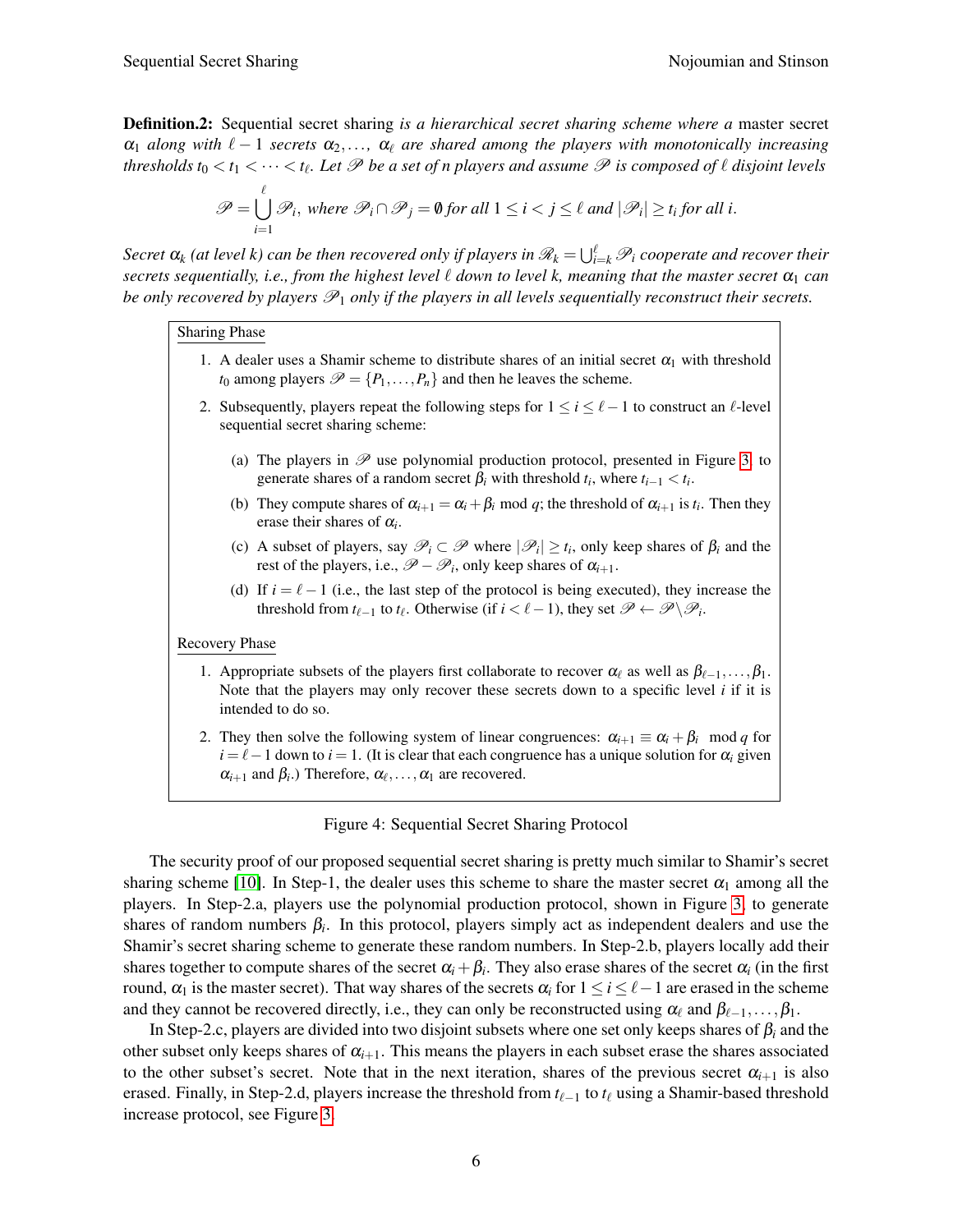It is worth mentioning that the master secret  $\alpha_1$  can be recovered correctly because secrets  $\alpha_\ell$  and  $\beta_{\ell-1},\ldots,\beta_1$  can be sequentially reconstructed by the Lagrange interpolation method. Furthermore, as we stated earlier, each congruence equation  $\alpha_{i+1} \equiv \alpha_i + \beta_i \mod q$  for  $i = \ell - 1$  down to  $i = 1$  has a unique solution for  $\alpha_i$  given  $\alpha_{i+1}$  and  $\beta_i$ .

### 4 Comparison with the Existing Hierarchical Schemes

The first hierarchical secret sharing scheme is proposed by Simmons [\[11\]](#page-7-7) , named *disjunctive multilevel secret sharing*. Subsequently, this construction is changed into *conjunctive multilevel secret sharing* by Tassa [\[12\]](#page-7-8). In both constructions, only a single secret is shared among the players who are in various authority levels whereas we generate different (but related) secrets with increasing thresholds in our access structure. We briefly illustrate these two constructions and provide an example for further clarification.

**Definition.3:** In a hierarchical secret sharing *scheme, a secret*  $\alpha$  *is shared among the players with monotonically increasing thresholds*  $t_1 < t_2 < \cdots < t_\ell$ . Let  $\mathscr P$  be a set of n players and assume  $\mathscr P$ *is composed of*  $\ell$  *disjoint levels:* 

$$
\mathscr{P} = \bigcup_{i=1}^{\ell} \mathscr{P}_i, \text{ where } \mathscr{P}_i \cap \mathscr{P}_j = \emptyset \text{ for all } 1 \leq i < j \leq \ell \text{ and } |\mathscr{P}_i| \geq t_i \text{ for all } i.
$$

*In* disjunctive *model, secret*  $\alpha$  *can be recovered by a set of players A, i.e., an authorized subset, only if* 

$$
|A \cap (\bigcup_{i=1}^j \mathscr{P}_i)| \ge t_j \text{ for at least one } j \text{ where } 1 \le j \le \ell,
$$

*i.e., at least one threshold must be satisfied at level* 1 *to j. In* conjunctive *model, secret* α *can be recovered by a set of players A only if*

<span id="page-6-0"></span>
$$
|A \cap (\bigcup_{i=1}^j \mathscr{P}_i)| \ge t_j \text{ for all } j \text{ where } 1 \le j \le \ell.
$$

**Example.2:** Suppose there exist four levels with  $t_1 = 2$ ,  $t_2 = 3$ ,  $t_3 = 4$  and  $t_4 = 6$  thresholds. An authorized subset *A* is shown in Table [1.](#page-6-0) It's clear that, in both schemes, the players in the initial levels have more authority compared to the other players. For instance, two players from the first level are enough to recover the secret in the disjunctive model. Also, six players from the first level are enough to reconstruct the secret in the conjunctive model; note that six players from level 2,3 or 4 won't be able recover the secret in this model.

|                   | <b>Disjunctive</b>                          | Conjunctive                                 |
|-------------------|---------------------------------------------|---------------------------------------------|
| Set<br>Authorized | at least 2 players from level 1             | at least 2 players from level 1             |
|                   | or                                          | and                                         |
|                   | at least 3 players from levels 1 or 2       | at least 3 players from levels 1 or 2       |
|                   | or                                          | and                                         |
|                   | at least 4 players from levels 1, 2 or 3    | at least 4 players from levels 1, 2 or 3    |
|                   | 0r                                          | and                                         |
|                   | at least 6 players from levels 1, 2, 3 or 4 | at least 6 players from levels 1, 2, 3 or 4 |

Table 1: Example of Disjunctive and Conjunctive Threshold Secret Sharing